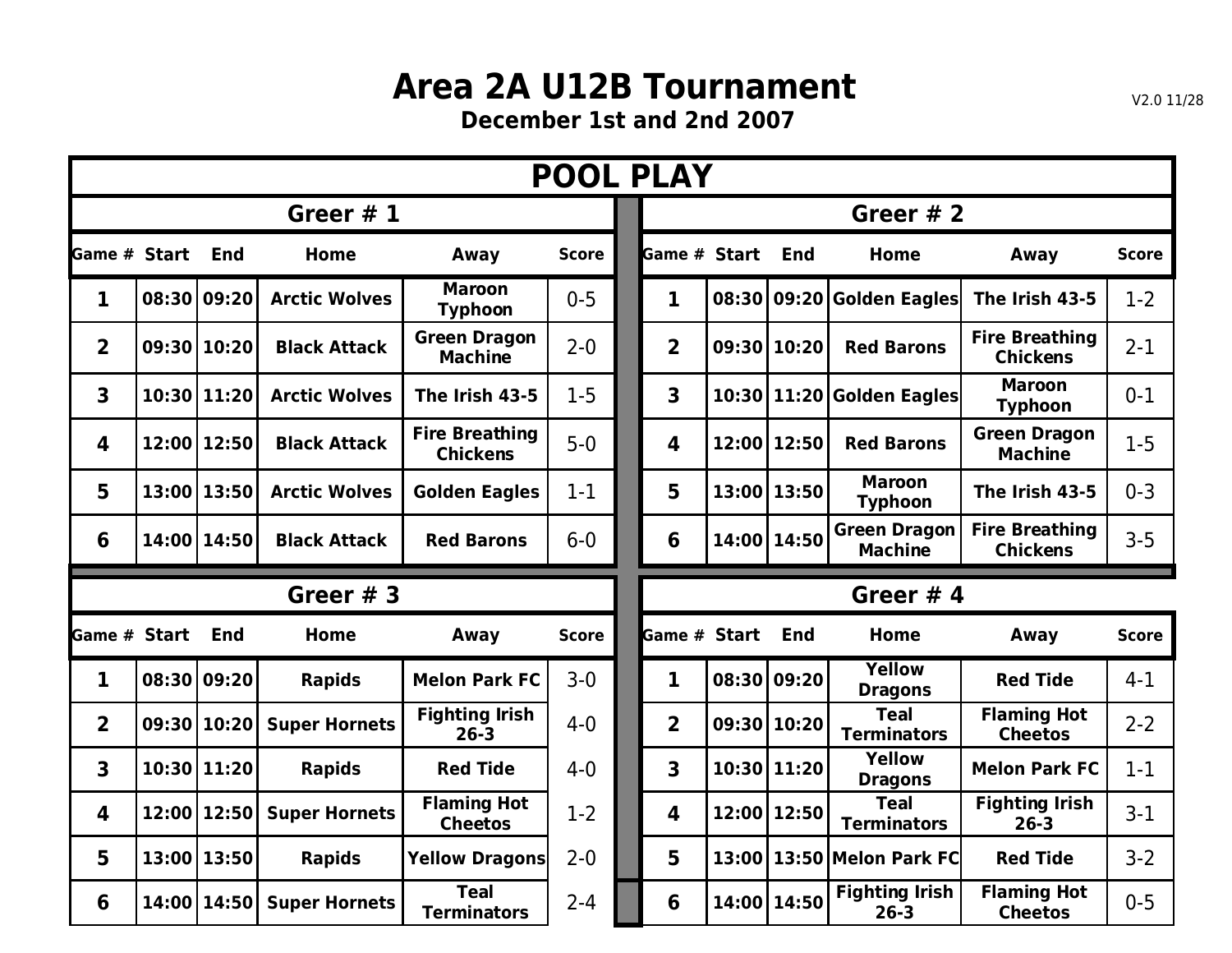## **Area 2A U12B Tournament**

**December 1st and 2nd, 2007**

|                                          | <b>POOL POINTS</b> |                                                         |  |                 |              |                |  |                                      |           |               |  |                 |              |                |
|------------------------------------------|--------------------|---------------------------------------------------------|--|-----------------|--------------|----------------|--|--------------------------------------|-----------|---------------|--|-----------------|--------------|----------------|
| Pool A                                   |                    | <b>Place</b><br>Game 2 Game 3<br><b>Total</b><br>Game 1 |  |                 |              |                |  | Pool B                               |           | Game 1        |  | Game 2   Game 3 | <b>Total</b> | <b>Place</b>   |
| <b>Arctic Wolves</b>                     | $44 - 7$           |                                                         |  |                 | 4            | 3              |  | <b>Rapids</b>                        | $45 - 13$ |               |  |                 | 29           | $\mathbf{1}$   |
| <b>Golden Eagles</b>                     | $26 - 7$           |                                                         |  |                 | 4            | 3              |  | <b>Yellow</b><br><b>Dragons</b>      | $26 - 10$ |               |  |                 | 13           | $\overline{2}$ |
| <b>Maroon</b><br><b>Typhoon</b>          | $45 - 12$          |                                                         |  |                 | 18           | $\overline{2}$ |  | <b>Melon Park</b><br><b>FC</b>       | 109-5     |               |  |                 | 13           | 3              |
| The Irish 43-5                           | $43 - 5$           |                                                         |  |                 | 27           | $\mathbf{1}$   |  | <b>Red Tide</b><br>$43 - 2$          |           |               |  |                 | 3            | 4              |
|                                          |                    |                                                         |  |                 |              |                |  |                                      |           |               |  |                 |              |                |
|                                          |                    |                                                         |  |                 |              |                |  |                                      |           |               |  |                 |              |                |
| Pool C                                   |                    | Game 1                                                  |  | Game $2$ Game 3 | <b>Total</b> | Place          |  | Pool D                               |           | <b>Game 1</b> |  | Game 2 Game 3   | <b>Total</b> | <b>Place</b>   |
| <b>Black Attack</b>                      | $45 - 8$           |                                                         |  |                 | 29           | $\mathbf 1$    |  | <b>Super</b><br><b>Hornets</b>       | $25 - 2$  |               |  |                 | 13           | 3              |
| <b>Red Barons</b>                        | $26 - 12$          |                                                         |  |                 | 9            | 4              |  | Teal<br><b>Terminators</b>           | $45 - 3$  |               |  |                 | 23           | $\overline{2}$ |
| <b>Green Dragon</b><br><b>Machine</b>    | $109 - 3$          |                                                         |  |                 | 12           | $\overline{2}$ |  | <b>Fighting Irish</b><br>$26 - 3$    | $26 - 3$  |               |  |                 | 1            | 4              |
| <b>Fire Breathing</b><br><b>Chickens</b> | $44 - 2$           |                                                         |  |                 | 10           | 3              |  | <b>Flaming Hot</b><br><b>Cheetos</b> | $44 - 1$  |               |  |                 | 23           | $\mathbf{1}$   |

Black Attack has more goals scored than Rapids, and is the number 1 seed. Flaming Hot Cheetos have fewer goals allowed.